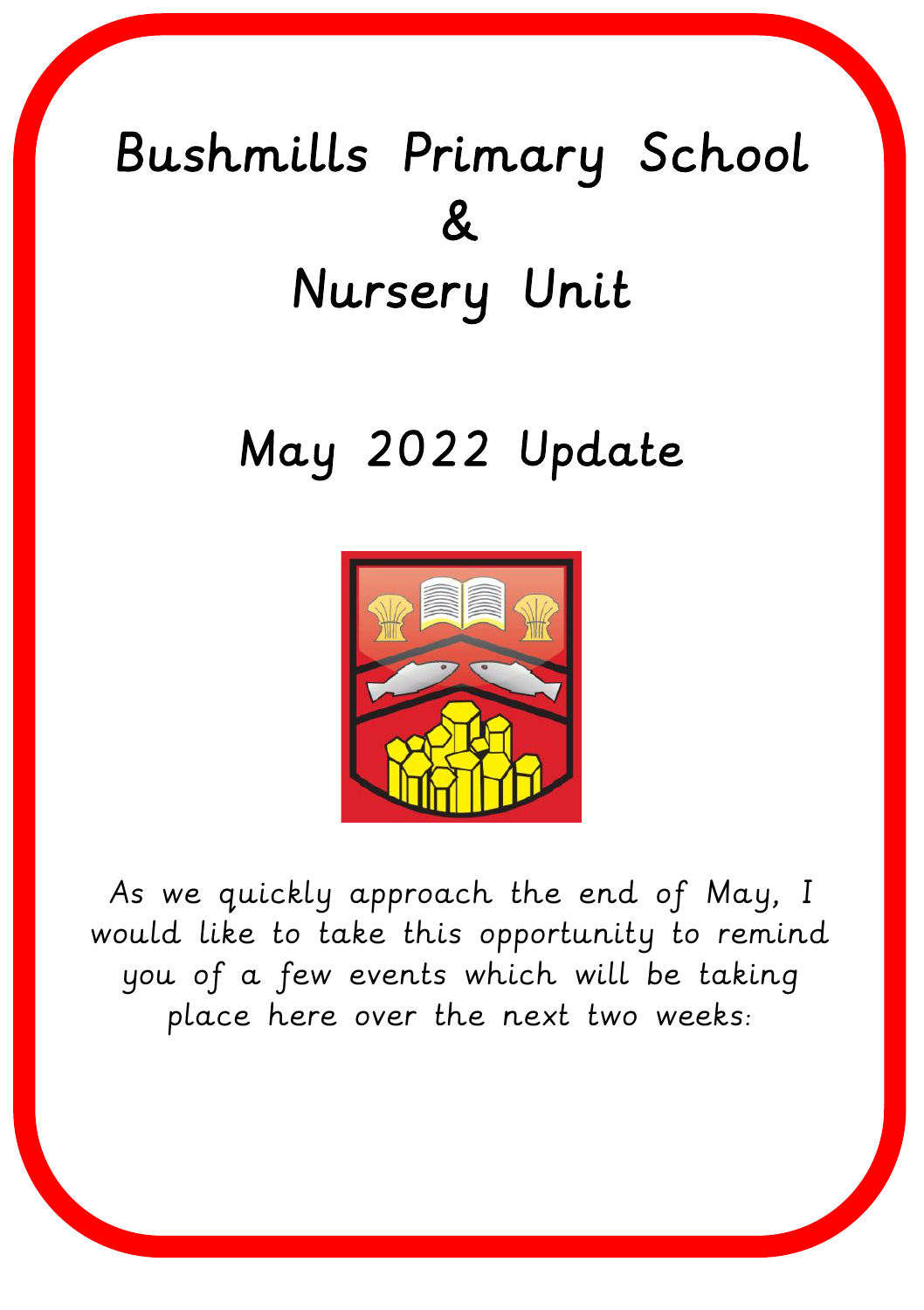## Monday 23rd May to Friday 27th May - KS2 Assessment Week

Please be reminded this will be Key Stage 2 Assessment Week for all pupils in Primaries 5, 6 and 7. I would ask that you ensure your child attends every day as this is an important week here in school

## Friday 27th May -Sports Day

As you are already aware, we plan to hold our Sports Day on Friday 27th May and we look forward to all parents/guardians coming along that morning to offer support to our children!!

#### Remember:

Nursery to P4 races will be taking place from 9:30am to 10:30am

Primaries 5 to 7 races will be taking place from 11:00am to 12:00noon

All information regarding this event was sent out earlier this week!

## Monday 30th May – Anti Bullying and Growth Mind-set

This will be a 'Fun Day' when pupils are asked to wear their PE Kits instead of their school uniform.

The morning will start with a whole school assembly when a special guest will be arriving and will be speaking to the pupils about his career and some of the fortunate things he is able to do since embracing his differences.

Other themes throughout the day will include living a healthy lifestyle, anti-bullying, embracing our own differences and discovering our talents.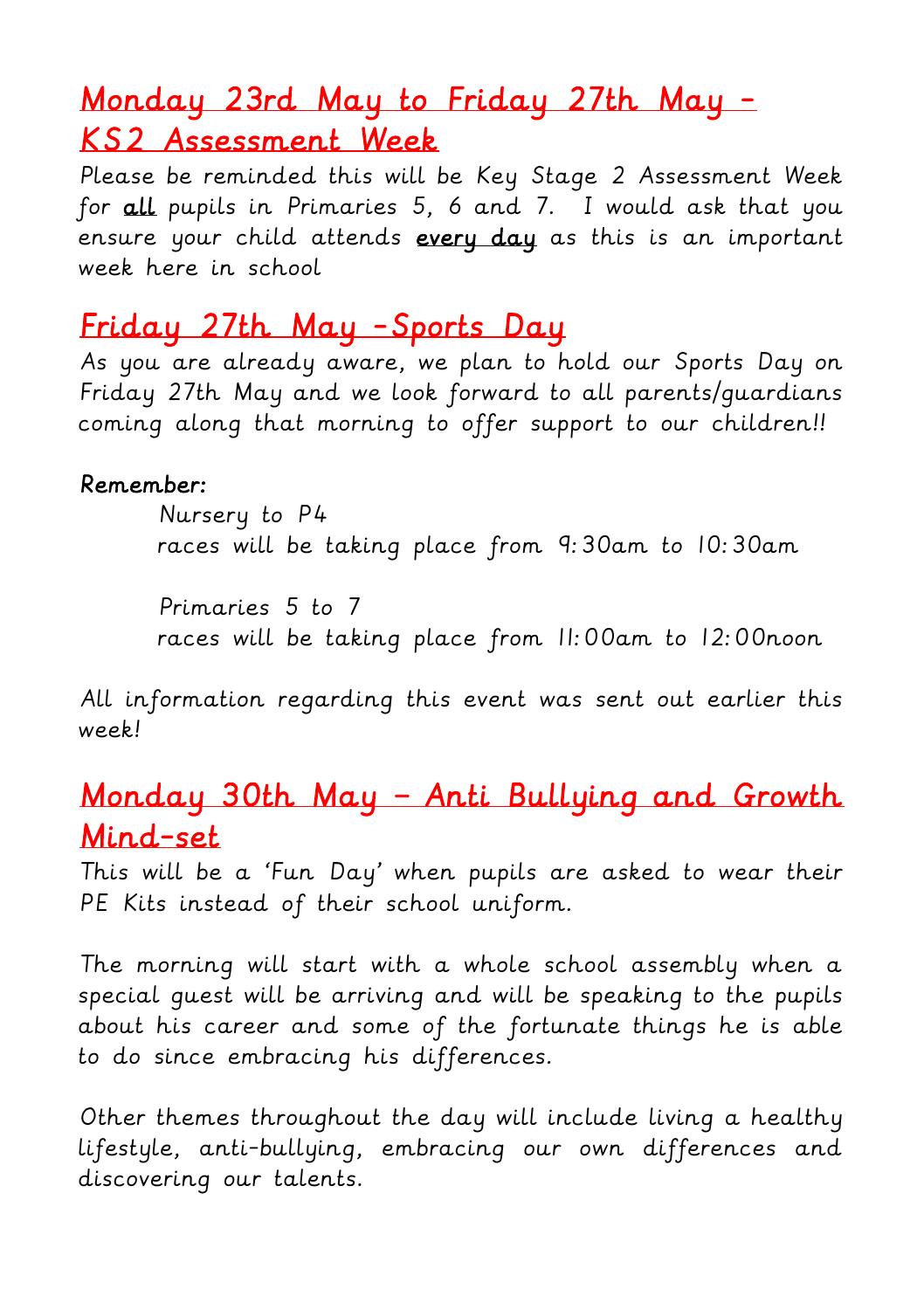The rest of the day will involve fun activities both indoors and outdoors for all pupils!

## Tuesday 31st May – Platinum Jubilee Celebrations

As part of Her Majesty The Queen's forthcoming Platinum Jubilee Celebrations, we plan to hold a 'Fun Day' here in school on Tuesday 31st May to mark this historic occasion.

Throughout the day classes will be involved in various 'Jubilee Themed Activities' and this will include a specially prepared 'Picnic Lunch'. (A copy of the menu is attached.)

On the day, pupils are encouraged to wear red, white, and blue or even purple, to match the theme of the Jubilee celebrations.

As well as this being a non-uniform day, a selection of inflatables will be arriving in school that morning for all to enjoy, therefore please ensure selected clothing is suitable for these activities.

We trust that everyone attends school to enjoy these celebrations which aims to be an exciting start to the long weekend of the Jubilee!

Please be reminded school will be closed for the reminder of that week, Wednesday 1st June to Friday 3rd June.

### Tuck Shop

As a treat coming up to the Jubilee Celebrations a Tuck shop will be available this Friday (20th May) and next Friday (27th May) for all pupils in Primaries 1 to 7. Please note prices will range from 10p to 60p.